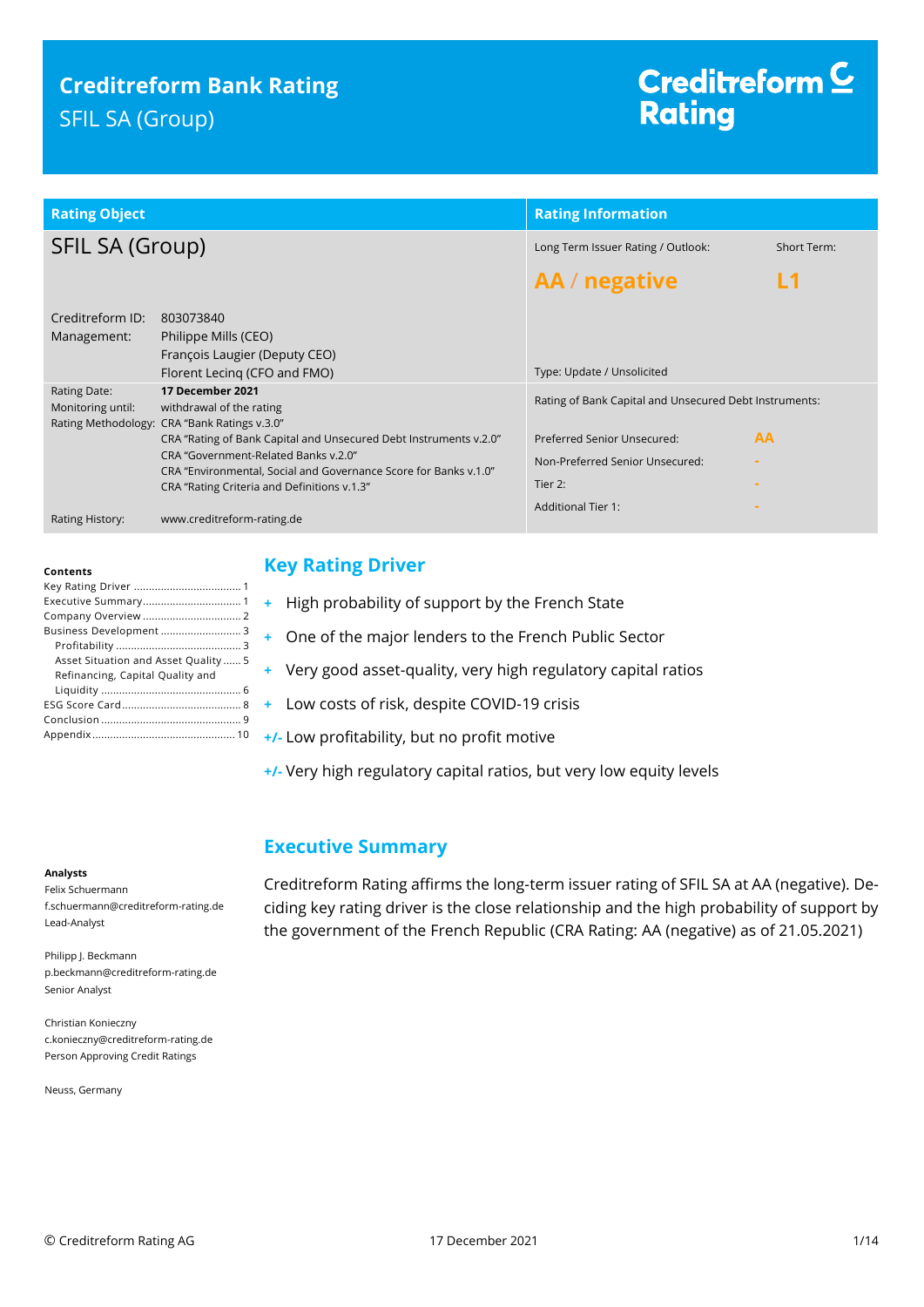### <span id="page-1-0"></span>**Company Overview**

The Société de financement local SA (in the following SFIL SA or SFIL) was founded in 2013 as a government owned development bank in order to guarantee stability in local public sector financing in France. The bank refinances medium and long term loans to local governments and public hospitals and engages in refinancing of export loans guaranteed by the French State. It provides additional services in the areas of loan management, middle and back office management solutions, asset and liability management reporting, accounting and third party management. The customers benefit from low refinancing costs due to explicit state guarantees and risk control.

On 9 October 2019 it was agreed in principle that CDC (Caisse des dépôts et consignations), a state-owned group serving the public interest and France's economic development, was to become the reference shareholder with 99.99% of its capital (the French State retains a single ordinary share). On 30 September 2020, this deal was finalized. SFIL continues to be fully publicly owned, its shareholders will continue to ensure that its financial strength is preserved and its economic base is protected. The mission remains the same, financing the local public sector and the refinancing of large export contracts.

Art 4 §1 (8) CRR defines the term public sector entity, and Art 116 §4 allows for public sector exposures to be treated as exposures to the central government. Banque de France and ACPR as competent authority declared CDC as a public sector entity that may be treated equivalently to the treatment of the central government. Hence, Creditreform Rating treats CDC as equivalent to the French Republic.

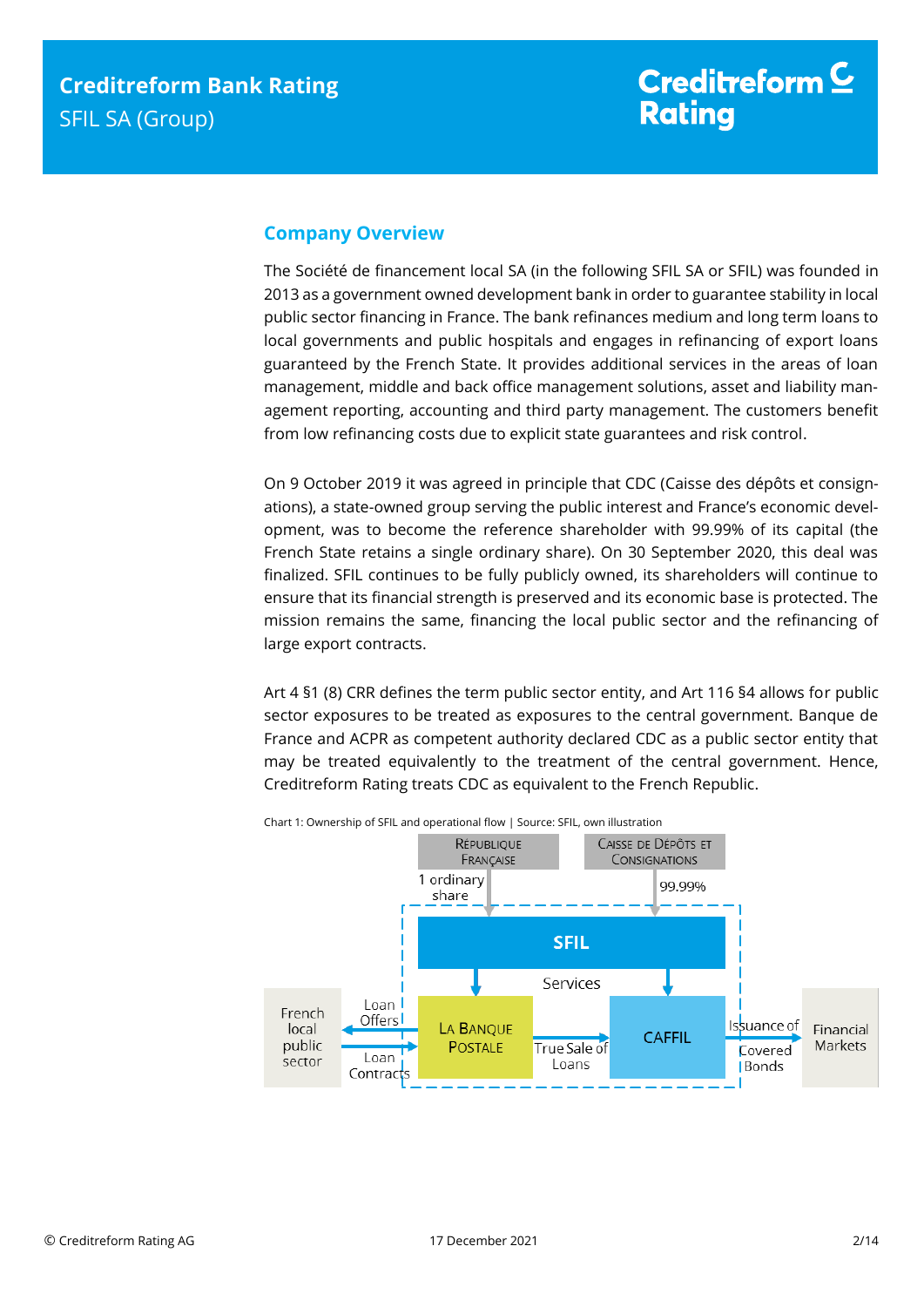### <span id="page-2-0"></span>**Business Development**

### <span id="page-2-1"></span>**Profitability**

In 2020, the first year of the COVID-19 crisis, SFIL SA reported a net profit of EUR 44 Million. Operating income increased by EUR 14 million year-on-year, which was mainly attributable to net fee and commission income. This was mainly due to commission income from swap transactions.

Operating expenses increased slightly by just under EUR 3 million.

Cost of risk was EUR 6 million, following a positive earnings contribution of EUR 7 million in the previous year. The main reason for this movement was downgrades in stage 2 exposures in the cruise sector as part of export credit activity. Due to the impact of the COVID-19 crisis on the tourist cruise sector, SFIL decided to transfer all business activities in this sector from Stage 1 to Stage 2, resulting in risk provisions of EUR 18 million. At the same time, this charge was offset by a reduction in sensitivity to structured finance, which transferred the exposure from Stage 3 to Stage 2. SFIL is actively working on reducing its exposure to structured finance.

Net income was EUR 28 million in the first half of 2021, after a net loss of EUR 2 million in the first half of 2020. While operating expense on climbed slowly, net banking income rose quickly and was EUR 35 million higher than in the first half of 2020. Cost of risk was only EUR 1 million, compared to 9 million a year prior.

A detailed group income statement for the years of 2017 through 2020 can be found in Figure 1 below: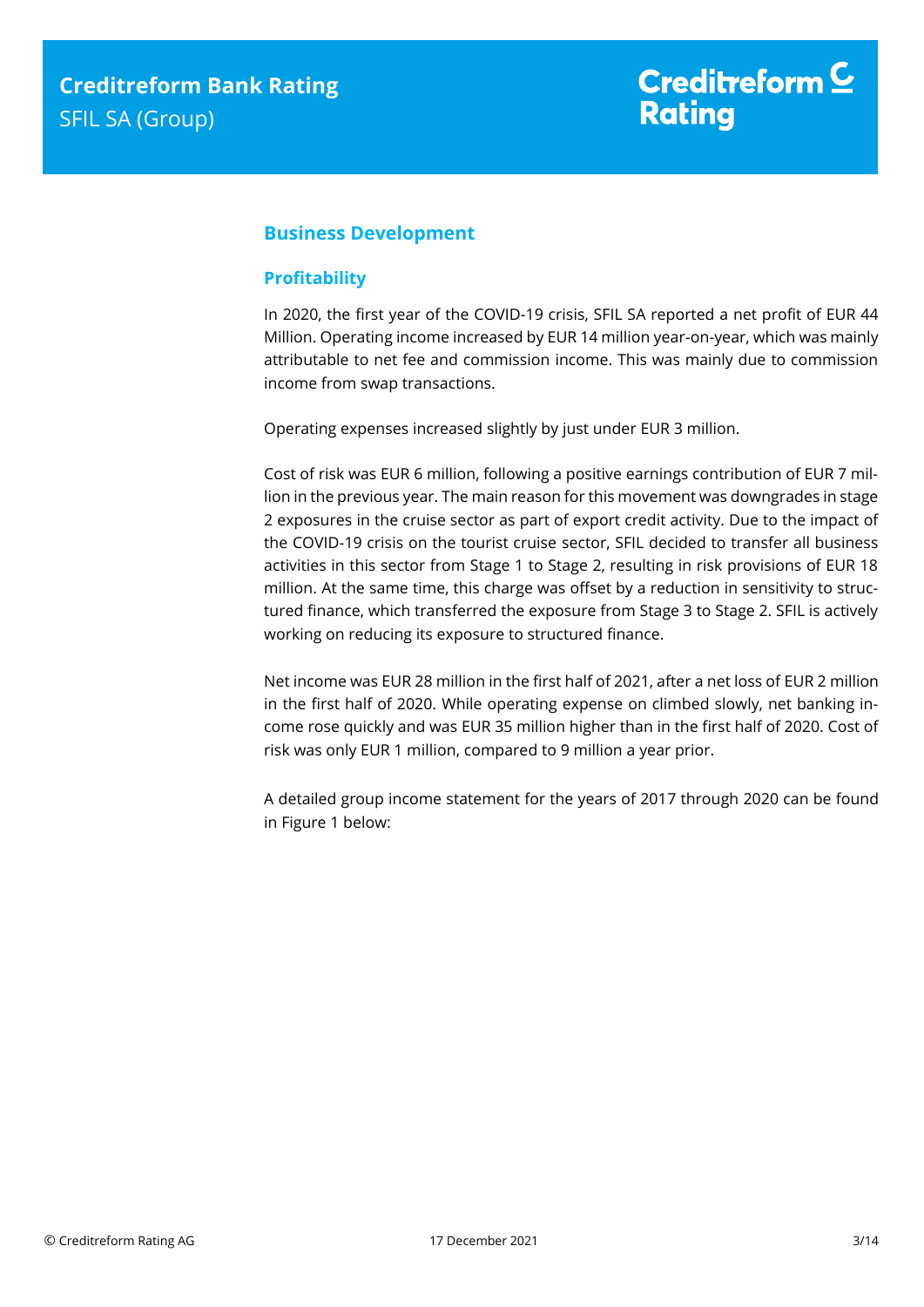| Figure 1: Group income statement   Source: eValueRate / CRA |  |
|-------------------------------------------------------------|--|
|                                                             |  |

| Income Statement (EUR m)                                     | $20\overline{20}$        | %                        | 2019 | 2018                     | 2017                     |
|--------------------------------------------------------------|--------------------------|--------------------------|------|--------------------------|--------------------------|
| Income                                                       |                          |                          |      |                          |                          |
| Net Interest Income                                          | 135                      | 3                        | 131  | 129                      | 174                      |
| Net Fee & Commission Income                                  | 17                       | $> +100$                 | 2    | 1                        | 3                        |
| Net Insurance Income                                         |                          |                          |      |                          |                          |
| Net Trading Income                                           | 27                       | $-18$                    | 33   | 55                       | $\overline{7}$           |
| <b>Equity Accounted Results</b>                              | $\overline{a}$           | ٠                        |      | $\overline{a}$           |                          |
| Dividends from Equity Instruments                            | $\overline{a}$           | ÷,                       |      | $\overline{\phantom{a}}$ | $\overline{a}$           |
| Other Income                                                 | 1                        |                          |      | $\overline{\phantom{a}}$ |                          |
| <b>Operating Income</b>                                      | 180                      | 8                        | 166  | 185                      | 184                      |
| <b>Expense</b>                                               |                          |                          |      |                          |                          |
| Depreciation and Amortisation                                | 17                       | 6                        | 16   | 10                       | 6                        |
| Personnel Expense                                            | 50                       | 2                        | 49   | 48                       | 51                       |
| Tech & Communications Expense                                | $\overline{\phantom{m}}$ | ł,                       |      | $\overline{\phantom{a}}$ |                          |
| Marketing and Promotion Expense                              | ÷,                       | ÷,                       |      | $\overline{\phantom{a}}$ | $\overline{a}$           |
| <b>Other Provisions</b>                                      |                          | ٠                        |      |                          |                          |
| Other Expense                                                | 45                       | 2                        | 44   | 53                       | 56                       |
| <b>Operating Expense</b>                                     | 112                      | 3                        | 109  | 111                      | 113                      |
| <b>Operating Profit &amp; Impairment</b>                     |                          |                          |      |                          |                          |
| <b>Pre-impairment Operating Profit</b>                       | 68                       | 19                       | 57   | 74                       | 71                       |
| Asset Writedowns                                             | 6                        | $< -100$                 | $-7$ | 5                        | $-22$                    |
| <b>Net Income</b>                                            |                          |                          |      |                          |                          |
| Non-Recurring Income                                         | $\overline{a}$           | $\overline{\phantom{a}}$ | ÷    | $\overline{\phantom{a}}$ | $\overline{a}$           |
| Non-Recurring Expense                                        |                          | ٠                        |      | $\overline{\phantom{a}}$ |                          |
| <b>Pre-tax Profit</b>                                        | 62                       | $-3$                     | 64   | 69                       | 93                       |
| Income Tax Expense                                           | 18                       | 29                       | 14   | 6                        | 39                       |
| <b>Discontinued Operations</b>                               | $\overline{\phantom{a}}$ | $\overline{\phantom{a}}$ |      | $\overline{\phantom{a}}$ | $\overline{\phantom{a}}$ |
| <b>Net Profit</b>                                            | 44                       | $-12$                    | 50   | 63                       | 54                       |
| Attributable to minority interest (non-controlling interest) | $\overline{\phantom{a}}$ |                          |      | $\overline{\phantom{a}}$ |                          |
| Attributable to owners of the parent                         | $\overline{\phantom{a}}$ | ÷,                       |      | $\overline{\phantom{a}}$ | $\overline{\phantom{a}}$ |

In line with the slight decline in earnings, the related key figures also decreased. It remains to be said that the bank's earning power is low but adequate in terms of its mission. In addition, the cost income ratio is low.

A detailed overview of the income ratios for the years of 2017 through 2020 can be found in Figure 2 below:

| Income Ratios (%)                                     | 2020  | %       | 2019  | 2018  | 2017  |
|-------------------------------------------------------|-------|---------|-------|-------|-------|
| Cost Income Ratio (CIR)                               | 62,22 | $-3,44$ | 65,66 | 60,00 | 61,41 |
| Cost Income Ratio ex. Trading (CIRex)                 | 73,20 | $-8,75$ | 81,95 | 85,38 | 63,84 |
| Return on Assets (ROA)                                | 0,06  | $-0,01$ | 0,07  | 0,09  | 0,07  |
| Return on Equity (ROE)                                | 2,64  | $-0.45$ | 3,08  | 4,03  | 3,68  |
| Return on Assets before Taxes (ROAbT)                 | 0,08  | $-0,01$ | 0,09  | 0,09  | 0,13  |
| Return on Equity before Taxes (ROEbT)                 | 3,72  | $-0,23$ | 3,95  | 4,41  | 6,33  |
| Return on Risk-Weighted Assets (RORWA)                | 0,86  | $+0,02$ | 0,84  | 1,15  | 0,94  |
| Return on Risk-Weighted Assets before Taxes (RORWAbT) | 1,22  | $+0,14$ | 1,08  | 1,26  | 1,61  |
| Net Interest Margin (NIM)                             | 0,22  | $-0,01$ | 0,23  | 0,26  | 0,26  |
| Pre-Impairment Operating Profit / Assets              | 0,09  | $+0,01$ | 0,08  | 0,10  | 0,10  |
| Cost of Funds (COF)                                   | 3,17  | $-0,40$ | 3,56  | 3,72  | 3,57  |
| Change in % Points                                    |       |         |       |       |       |

Figure 2: Group key earnings figures| Source: eValueRate / CRA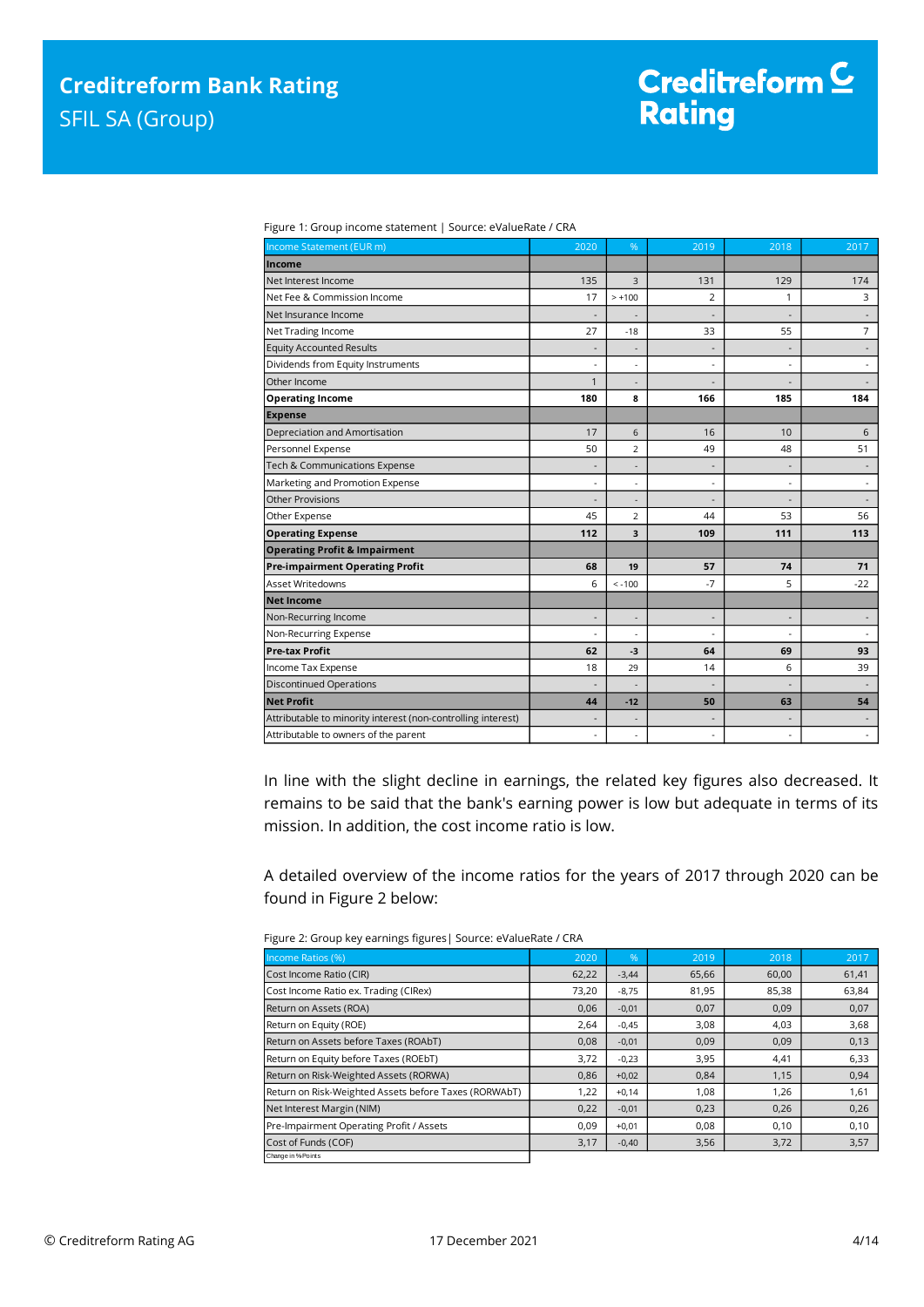### <span id="page-4-0"></span>**Asset Situation and Asset Quality**

Total assets increased slightly in the reporting year 2020. Significant changes were only observed in loans to customers. New loans generated by La Banque Postale and purchased by CAFFIL resulted in an increase of EUR 4.6 billion, while at the same time EUR 1.2 billion in new export credit loans were granted. Amortizations accounted for a decrease of EUR 4.7 billion. Sensitivity reduction operations generated EUR 0.2 billion in new loans, while exposure to structured finance will shrink from an initial EUR 8.5 billion to EUR 0.6 billion by the end of 2021.

A detailed look at the development of the asset side of the balance sheet for the years of 2017 through 2020 can be taken in Figure 3 below:

| Assets (EUR m)                        | 2020   | $\%$                     | 2019   | 2018                     | 2017   |
|---------------------------------------|--------|--------------------------|--------|--------------------------|--------|
| Cash and Balances with Central Banks  | 1.932  | $+62,2$                  | 1.191  | 1.927                    | 2.560  |
| Net Loans to Banks                    | 328    | $+1,5$                   | 323    | 239                      | 295    |
| Net Loans to Customers                | 54.110 | $+3,6$                   | 52.226 | 50.279                   | 57.014 |
| <b>Total Securities</b>               | 9.749  | $-7,3$                   | 10.518 | 10.947                   | 2.790  |
| <b>Total Derivative Assets</b>        | 8.018  | $+0,7$                   | 7.963  | 6.980                    | 7.233  |
| <b>Other Financial Assets</b>         |        |                          |        | ٠                        |        |
| <b>Financial Assets</b>               | 74.137 | $+2,7$                   | 72.221 | 70.372                   | 69.892 |
| <b>Equity Accounted Investments</b>   |        |                          |        | $\overline{\phantom{a}}$ |        |
| Other Investments                     |        | $\overline{\phantom{a}}$ | ۰      | ٠                        | ٠      |
| <b>Insurance Assets</b>               |        |                          |        | $\overline{\phantom{a}}$ |        |
| Non-current Assets & Discontinued Ops |        |                          |        | $\overline{\phantom{a}}$ | ٠      |
| Tangible and Intangible Assets        | 39     | $-17,0$                  | 47     | 39                       | 35     |
| <b>Tax Assets</b>                     | 82     | $+5,1$                   | 78     | 80                       | 78     |
| <b>Total Other Assets</b>             | 2.778  | $+13,4$                  | 2.450  | 2.231                    | 2.427  |
| <b>Total Assets</b>                   | 77.036 | $+3,0$                   | 74.796 | 72.722                   | 72.432 |

Figure 3: Development of assets| Source: eValueRate / CRA

Asset quality changed unevenly. While Stage 2 exposures (potential problem loans under IFRS 9) more than doubled due to the tourist cruise business, Stage 3 exposures (non-performing) decreased by more than half due to a reclassification following a desensitization operation involving a customer. This exposure was not in default from a credit risk perspective. However, the risk costs were very low compared with major commercial banks, and the NPL ratio was generally very low. Risk-weighted assets were again extremely low.

A detailed overview of the asset quality for the years of 2017 through 2020 can be found in Figure 4 below: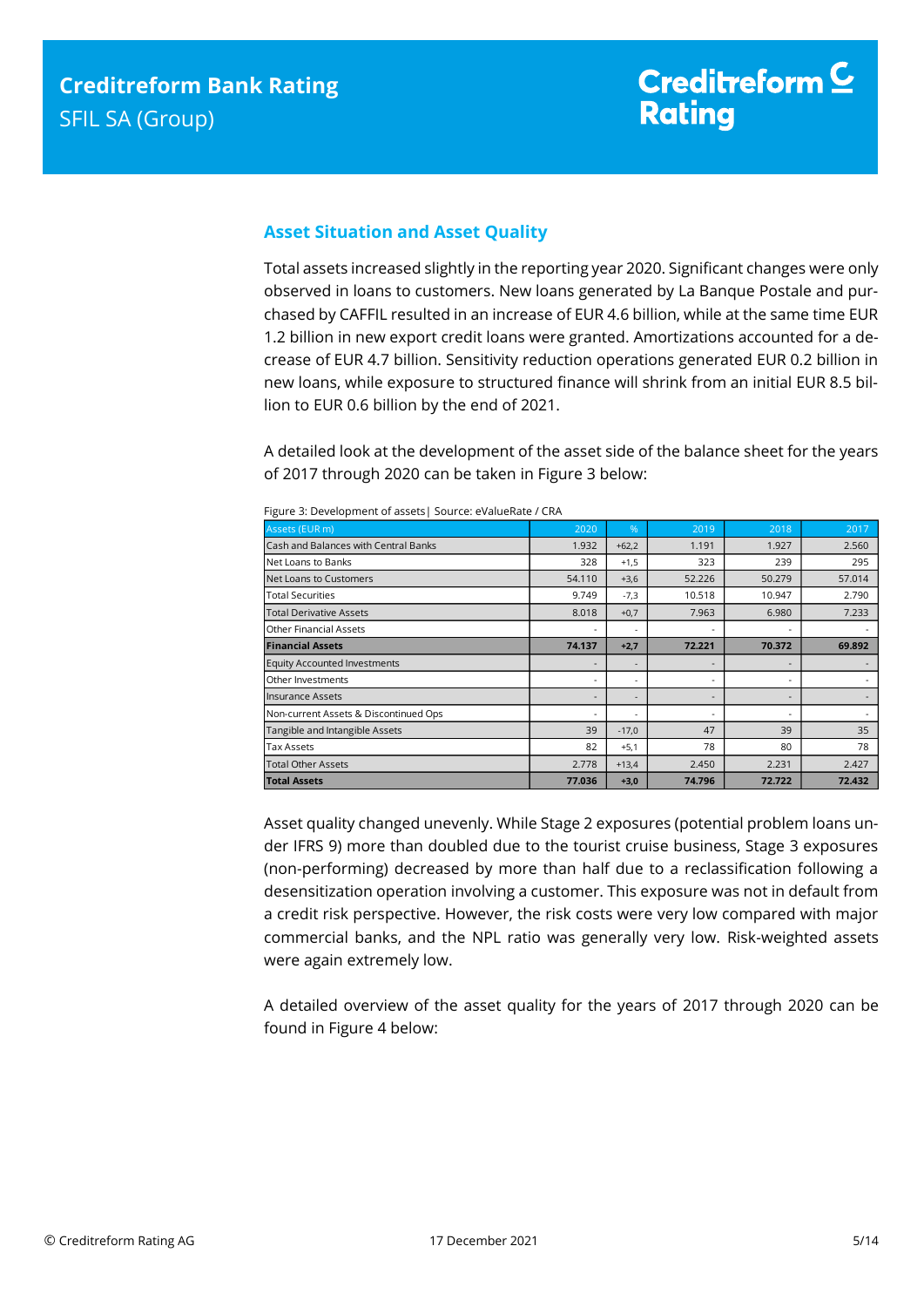| Figure 4: Development of asset quality   Source: eValueRate / CRA |  |  |  |
|-------------------------------------------------------------------|--|--|--|

| <b>Asset Ratios (%)</b>                           | 2020  | $\%$    | 2019    | 2018  | 2017    |
|---------------------------------------------------|-------|---------|---------|-------|---------|
| Net Loans/Assets                                  | 70.24 | $+0,42$ | 69,82   | 69.14 | 78,71   |
| Risk-weighted Assets/Assets                       | 6,62  | $-1,30$ | 7,92    | 7.52  | 7,97    |
| NPLs*/Net Loans to Customers                      | 1,04  | $-0,96$ | 2,00    | 2,17  | 0,98    |
| NPLs*/ Risk-weighted Assets                       | 11,08 | $-6,59$ | 17,67   | 19,92 | 9,66    |
| Potential Problem Loans**/ Net Loans to Customers | 8,19  | $+2,44$ | 5,75    | 6,85  | 0,00    |
| Reserves/NPLs*                                    | 6,02  | $+2,58$ | 3,44    | 3,12  | 9,50    |
| Reserves/Net Loans                                | 0,06  | $-0,01$ | 0,07    | 0,07  | 0,09    |
| Net Write-offs/ Net Loans                         | 0,01  | $+0,02$ | $-0,01$ | 0,01  | $-0,04$ |
| Net Write-offs/ Risk-weighted Assets              | 0,12  | $+0,24$ | $-0,12$ | 0.09  | $-0,38$ |
| Net Write-offs/ Total Assets                      | 0,01  | $+0,02$ | $-0,01$ | 0,01  | $-0,03$ |
| Change in % Points                                |       |         |         |       |         |

NPLs are represented from 2017 onwards by Stage 3 Loans.

<span id="page-5-0"></span>\*\* Potential Problem Loans are Stage 2 Loans where available.

### **Refinancing, Capital Quality and Liquidity**

SFIL is almost exclusively refinanced by bonds, and this situation did not change in 2020. Covered bonds increased by EUR 0.8 billion net, new volume amounted to EUR 5.5 billion. Unsecured bonds increased by EUR 0.7 billion, with a new volume of EUR 1.7 billion.

The funding strategy of SFIL rests on four pillars, namely commercial paper (CP), supranational, sub-sovereign and agency issuance (SSA bonds), covered bonds issuance as well as ESG issuance. Together, yearly issuance is planned in the realm of EUR 6-9 billion, with focus on covered bonds with EUR 2-4 billion each year, as well as at least one benchmark ESG issue per year.

A detailed overview of the development of liabilities for the years of 2017 through 2020 can be found in Figure 5 below:

|                                            | . .                      |         |          |                          |        |
|--------------------------------------------|--------------------------|---------|----------|--------------------------|--------|
| Liabilities (EUR m)                        | 2020                     | %       | 2019     | 2018                     | 2017   |
| <b>Total Deposits from Banks</b>           | $\overline{\phantom{a}}$ | ٠       | 379      | 1.928                    | 4.215  |
| Total Deposits from Customers              | $\overline{\phantom{a}}$ | ٠       | $\Omega$ | $\Omega$                 |        |
| <b>Total Debt</b>                          | 64.398                   | $+3,1$  | 62.466   | 60.068                   | 56.315 |
| lDerivative Liabilities                    | 9.371                    | $+10,0$ | 8.520    | 7.706                    | 8.950  |
| Securities Sold, not yet Purchased         | $\overline{\phantom{a}}$ | ٠       |          | $\overline{\phantom{a}}$ |        |
| Other Financial Liabilities                | ۰                        | ۰       |          | ٠                        |        |
| <b>Total Financial Liabilities</b>         | 73.769                   | $+3,4$  | 71.365   | 69.702                   | 69.480 |
| Insurance Liabilities                      | $\overline{\phantom{a}}$ |         |          | $\overline{\phantom{a}}$ |        |
| Non-current Liabilities & Discontinued Ops | $\overline{\phantom{a}}$ | ٠       |          | ٠                        |        |
| <b>Tax Liabilities</b>                     | 5                        | $-37,5$ | 8        | 8                        |        |
| Provisions                                 | 23                       | $+64,3$ | 14       | 20                       | 48     |
| <b>Total Other Liabilities</b>             | 1.572                    | $-12,1$ | 1.788    | 1.429                    | 1.434  |
| <b>Total Liabilities</b>                   | 75.369                   | $+3,0$  | 73.175   | 71.159                   | 70.963 |
| <b>Total Equity</b>                        | 1.667                    | $+2,8$  | 1.621    | 1.563                    | 1.469  |
| <b>Total Liabilities and Equity</b>        | 77.036                   | $+3,0$  | 74.796   | 72.722                   | 72.432 |

Figure 5: Development of refinancing and capital adequacy| Source: eValueRate / CRA

The capital ratios in 2020 were significantly higher than in the previous year due to the lower RWA volume, and the leverage ratio also increased further. However, the balance sheet equity ratio remains very low, which is due to the low credit risk of the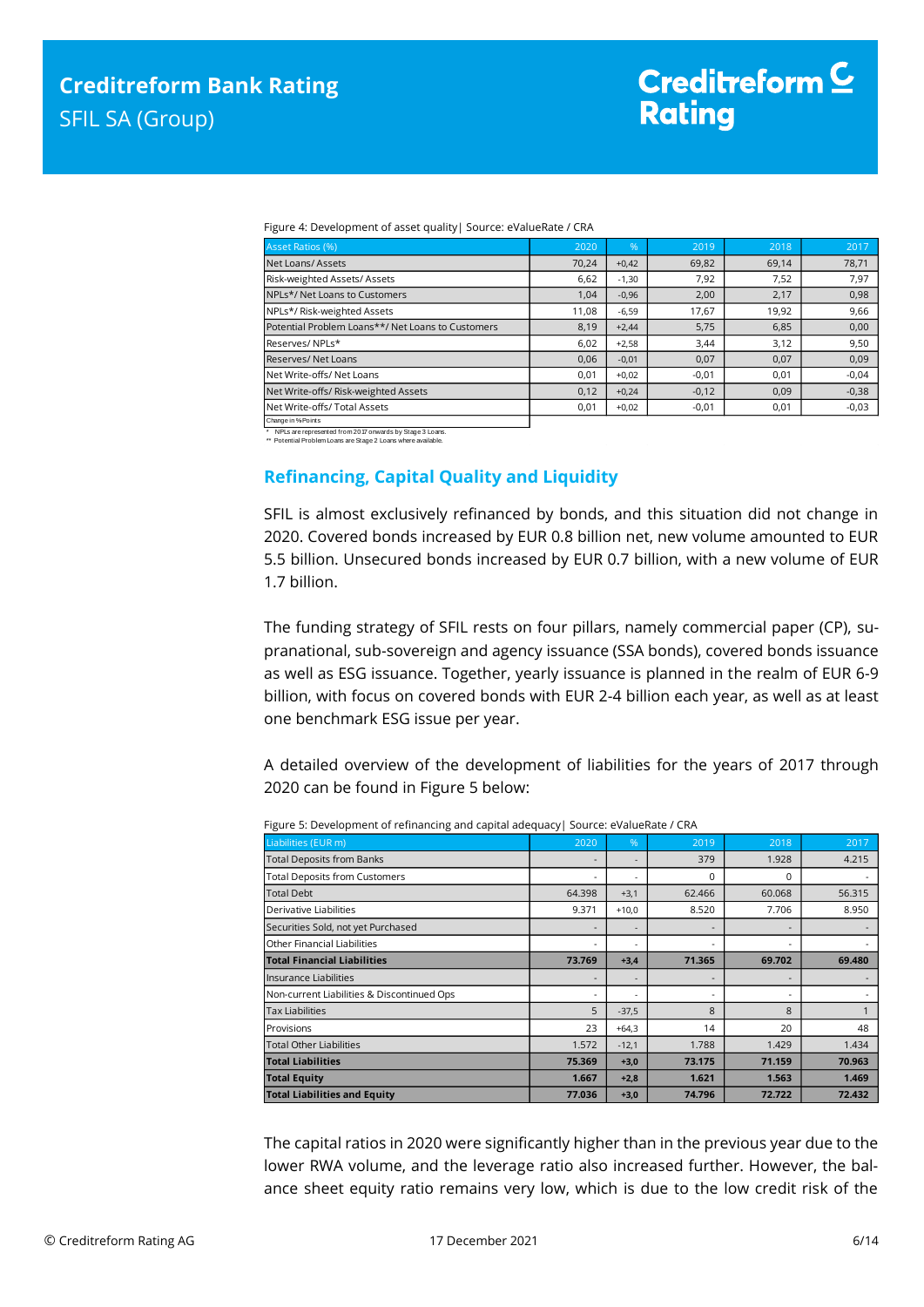business.

The capital ratios of SFIL increased further in the first half of 2021, with the Leverage Ratio standing at 9.9% and the CET1 ratio at 33.2%. The Liquidity Coverage Ratio (LCR) increased again to well over a thousand per cent.

A detailed overview of the development of capital and liquidity ratios for the years of 2017 through 2020 can be found in Figure 6 below:

Figure 6: Development of capital and liquidity ratios | Source: eValueRate / CRA

| Capital Ratios and Liquidity (%)                    | 2020                     | %                        | 2019    | 2018   | 2017   |
|-----------------------------------------------------|--------------------------|--------------------------|---------|--------|--------|
| <b>Total Equity/ Total Assets</b>                   | 2,16                     | $-0,00$                  | 2,17    | 2,15   | 2,03   |
| Leverage Ratio                                      | 8,80                     | $+0,20$                  | 8,60    | 1,92   | 2,00   |
| Common Equity Tier 1 Ratio (CET1)*                  | 29,40                    | $+5,00$                  | 24,40   | 24,80  | 22,61  |
| Tier 1 Ratio (CET1 + AT1)*                          | 29,90                    | $+5,10$                  | 24,80   | 25,30  | 23,06  |
| Total Capital Ratio (CET1 + AT1 + T2)*              | 29,90                    | $+4,70$                  | 25,20   | 25,60  | 23,38  |
| <b>SREP Capital Requirements</b>                    | 7,75                     | $-0,24$                  | 7,99    | 7,75   |        |
| MREL / TLAC Ratio                                   | $\overline{\phantom{a}}$ |                          |         |        |        |
| Net Loans/ Deposits (LTD)                           | $\overline{\phantom{a}}$ | $\overline{\phantom{a}}$ |         |        |        |
| Interbank Ratio                                     | $\overline{\phantom{a}}$ | $\overline{\phantom{a}}$ | 85,22   | 12,40  | 7,00   |
| Liquidity Coverage Ratio                            | 193,00                   | $< -100$                 | 1804,00 | 422,00 | 725,00 |
| Customer Deposits / Total Funding (excl. Derivates) | $\overline{\phantom{a}}$ |                          | 0,00    | 0,00   |        |
| Net Stable Funding Ratio (NSFR)                     | $\overline{\phantom{a}}$ | $\overline{\phantom{a}}$ |         | ٠      |        |
| Change in % Points                                  |                          |                          |         |        |        |

\* Fully-loaded where available

Due to SFIL's bank capital and debt structure, as well as its affiliated status with the French Republic, the Group's Preferred Senior Unsecured Debt instruments have not been notched down in comparison to the long-term issuer rating.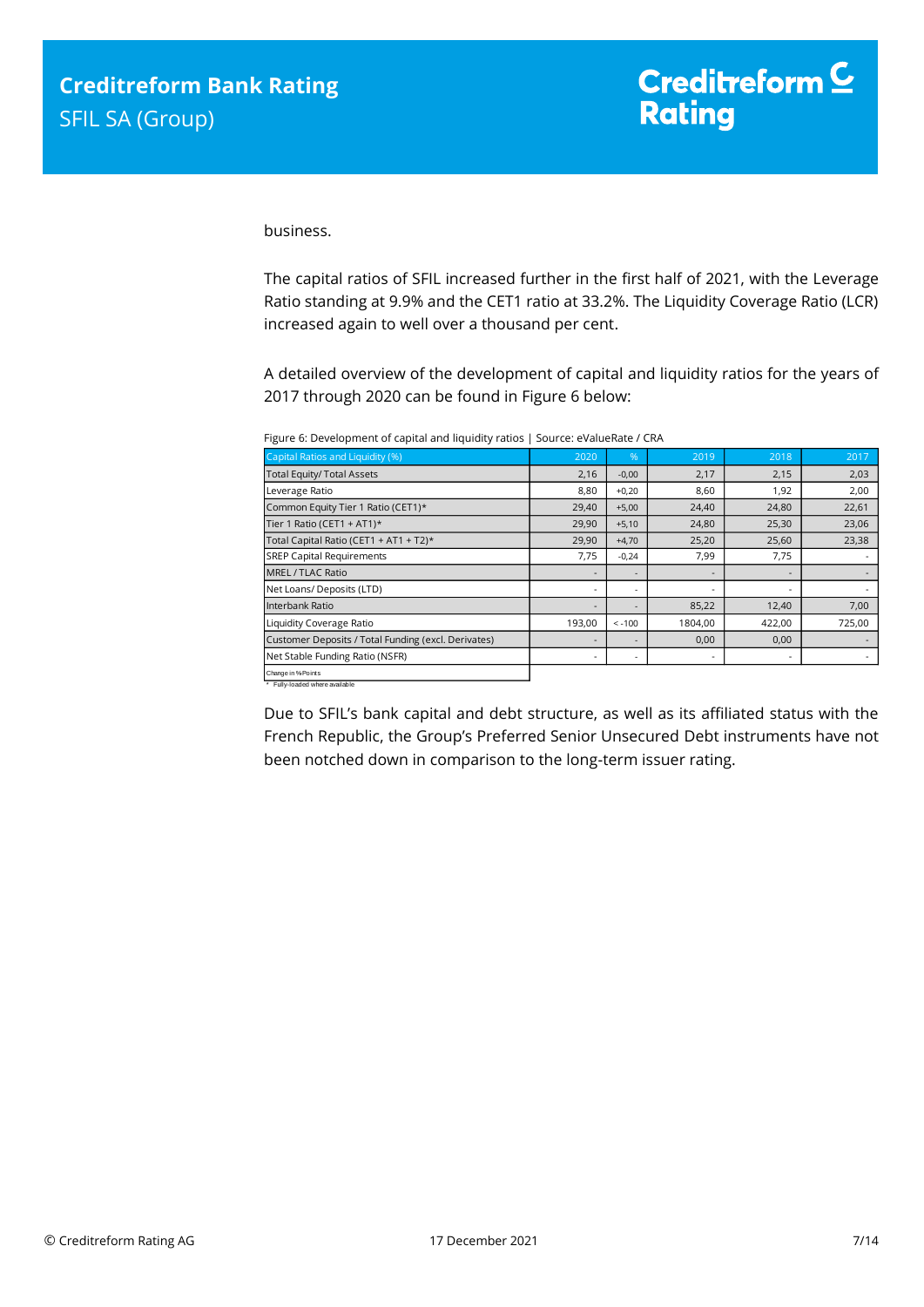Factor

### <span id="page-7-0"></span>**Environmental, Social and Governance (ESG) Score Card**

SFIL has one significant and two moderate ESG rating drivers

• Corporate Governance is identified as a highly significant rating driver. The relevance for the credit rating results from the impact of the Corporate Governance factor on all other ESG factors and the overall well-being of the bank. This sub-factor is rated neutral, as no major positive or negative drivers were identified.

• Corporate Behaviour and Green Financing / Promoting are identified as moderate rating drivers. Green Financing / Promoting is rated positive due to the first Green Bond issue and SFIL's commitment for Green Bonds to become a regular source of refinancing. Coporate Behaviour is also rated positive, as no significant legal risks or otherwise unacceptable behavior could be identified.

| ctor    | Sub-Factor                                 | Consideration                                                                                                                                              | Relevance<br>Scale 2021 Eval. |          |
|---------|--------------------------------------------|------------------------------------------------------------------------------------------------------------------------------------------------------------|-------------------------------|----------|
| mental  | 1.1 Green Financing /<br>Promoting         | The sub-factor "Green Financing/Promoting" has a moderate relevance for the<br>credit rating, and is rated very positive in terms of the CRA ESG criteria. |                               | (+ +)    |
| Environ | 1.2 Exposure to Environ-<br>mental Factors | The sub-factor "Exposure to Environmental Factors" has a low relevance for the<br>credit rating, and is rated positive in terms of the CRA ESG criteria.   |                               | $^{(+)}$ |
|         | 1.3 Resource Efficiency                    | The sub-factor "Resource Efficiency" has no significant relevance for the credit<br>rating, and is rated neutral in terms of the CRA ESG criteria.         |                               |          |

| Σ.<br>o<br>Ū | 2.1 Human Capital         | The sub-factor "Human Capital" has low relevance for the credit rating, and is<br>rated neutral in terms of the CRA ESG criteria.                          |  |  |
|--------------|---------------------------|------------------------------------------------------------------------------------------------------------------------------------------------------------|--|--|
|              | 2.2 Social Responsibility | The sub-factor "Social Responsibility" has no significant relevance for the credit<br>rating, and is rated very positive in terms of the CRA ESG criteria. |  |  |

| ပ္ပ<br>æ<br>о<br>ט | 3.1 Corporate Governance | The sub-factor "Corporate Governance" is highly relevant for the credit rating,<br>and is rated neutral in terms of the CRA ESG criteria.                                                                                                                                                                     |  |    |
|--------------------|--------------------------|---------------------------------------------------------------------------------------------------------------------------------------------------------------------------------------------------------------------------------------------------------------------------------------------------------------|--|----|
|                    | 3.2 Corporate Behaviour  | The sub-factor "Corporate Behaviour" has a moderate relevance for the credit<br>rating, and is rated positive in terms of the CRA ESG criteria.                                                                                                                                                               |  | (+ |
|                    |                          | The sub-factor "Corporate Transparency" has no significant relevance for the<br>[3.3 Corporate Transparency] [[[CRECTER TRANSPARED IN THE USE OF TRANSPARED IN THE USE Of THE USE Of THE USE OF THE USE OF THE USE OF THE USE OF THE USE OF THE USE OF THE USE OF THE USE OF THE USE OF THE USE OF THE USE OF |  |    |

| <b>ESG Relevance Scale</b> |                          | <b>ESG Evaluation Guidance</b> |                 |
|----------------------------|--------------------------|--------------------------------|-----------------|
| 5                          | <b>Highest Relevance</b> | (+ +)                          | Strong positive |
| $\overline{4}$             | High Relevance           | $^{(+)}$                       | Positive        |
| 3                          | Moderate Relevance       |                                | Neutral         |
|                            | Low Relevance            | $-1$                           | Negative        |
|                            | No significant Relevance |                                | Strong negativ  |

The ESG Score is based on the Methodology "Environmental, Social and Governance Score of Banken (Version 1.0)" of Creditreform Rating AG, which is available on our homepage https://creditreform-rating.de/en/about-us/regulatory-requirements.html. In addition, we refer to CRA's position paper "Consodering the Impact of ESG Factors".



| сэч эсые чишан         |                           |  |  |  |
|------------------------|---------------------------|--|--|--|
|                        | > 4.25 Outstanding        |  |  |  |
|                        | >3,5 - 4,25 Above-average |  |  |  |
| $>2,5 - 3,5$ Average   |                           |  |  |  |
|                        | >1,75 - 2,5 Substandard   |  |  |  |
| $\epsilon$ = 1,75 Poor |                           |  |  |  |
|                        |                           |  |  |  |

**ESG Score Guidance**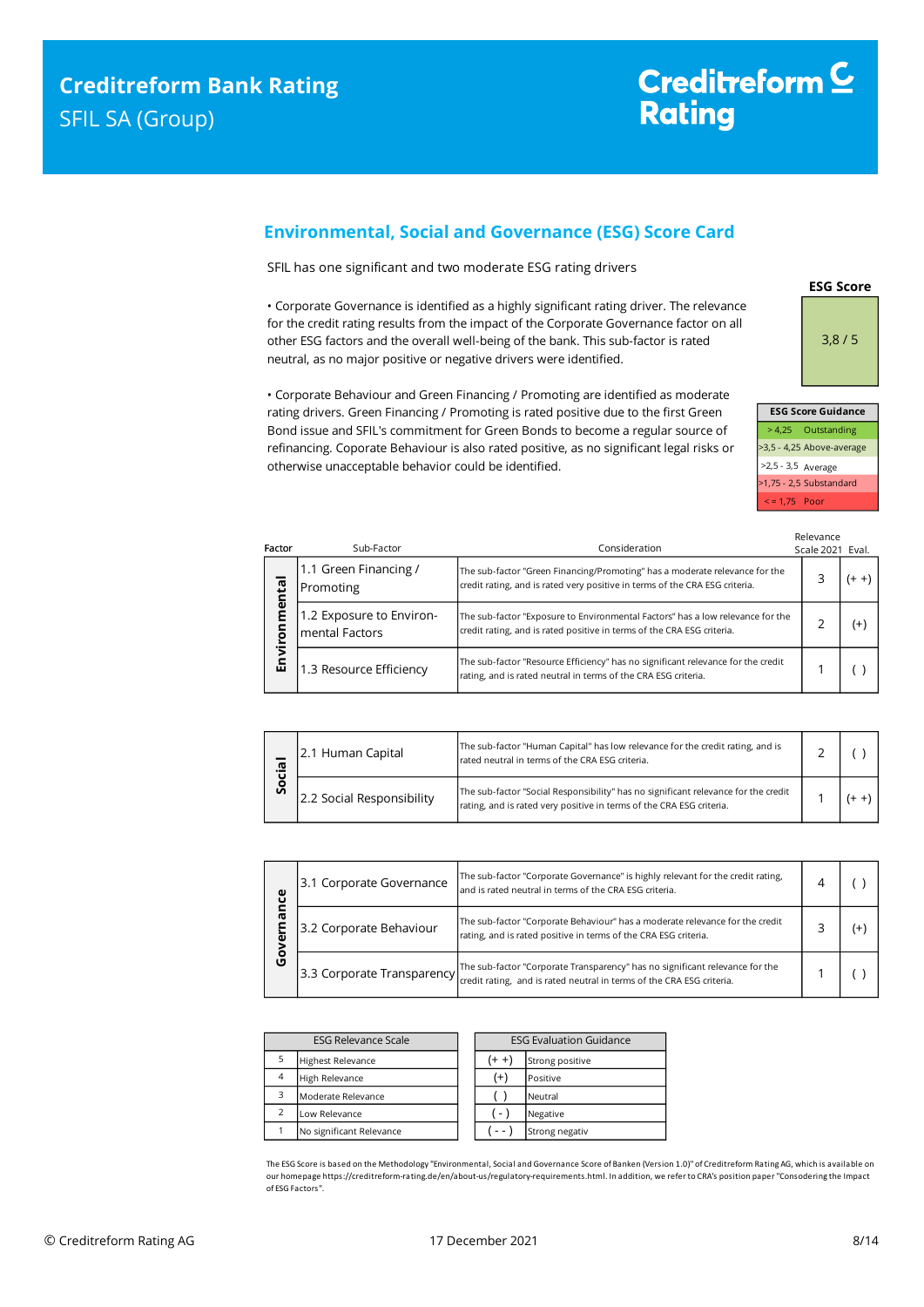### <span id="page-8-0"></span>**Conclusion**

The rating of SFIL SA (Group) is predominantly affected by our opinion that there is almost certain likelihood of support by the French Republic (CRA Rating: AA (negative) on 21 May 2021) in the event of financial distress. This owes to the fact that the bank benefits from explicit state guarantees by way of letter of support, even after the CDC has taken the French Republic's place as reference shareholder. Its shareholders will continue to ensure that its financial strength and economic base is protected.

In 2020, the world was significantly affected by the COVID-19 crisis, which actually had only a minor impact on SFIL. Only in the area of export financing, especially in the area of tourist cruises, significant risk provisions had to be made. Despite higher Stage 2 exposure, the overall very good asset quality did not deteriorate significantly. The decline in RWA led to new highs in the regulatory ratios.

#### **Outlook**

The outlook of the Long-Term Issuer Rating of SFIL SA is 'negative', in line with the longterm sovereign rating of the French Republic. For details, please refer to the rating report of the French Republic found on our website.

#### **Scenario Analysis**

In a scenario analysis, the bank is able to reach an 'AA' rating in the "best case" scenario and a 'BBB-' rating in the "worst case" scenario.

Best-case scenario: AA

Worst-case scenario: BBB+

Please note:

The scenarios are based on information available at the time of the rating. Within the forecast horizon, circumstances may occur that could lead to a change of the rating out of the indicated range.

<span id="page-8-1"></span>In the best-case scenario, SFIL SA is upward bound by long-term sovereign rating of the French Republic. In the worst-case scenario, a negative development in the COVID-19 crisis might lead to a downgrade in the long-term sovereign rating of the French Republic and as such a downgrade in the long-term issuer rating of SFIL SA.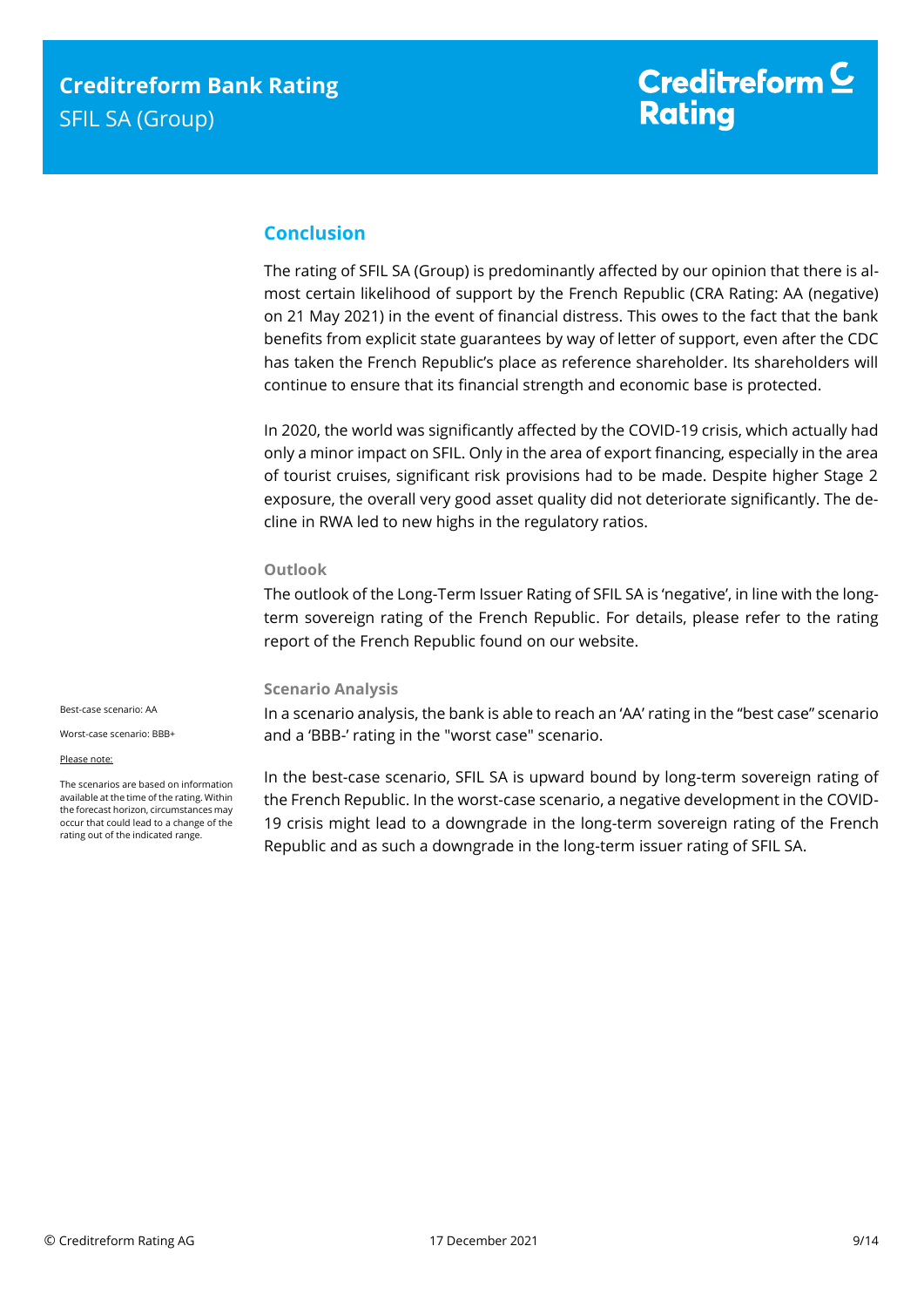### **Appendix**

**Bank ratings**

The bank ratings are dependent on a host of quantitative and qualitative factors. An improvement in either sub-category may result in a higher rating score.

LT Issuer / Outlook / Short-Term **AA / negative / L1**

**Bank Capital and Debt Instruments Ratings**

The ratings for bank capital and debt instruments are inter alia dependent on subordination and relative size of the instrument class, based on the long-term issuer rating of the bank.

| Preferred Senior Unsecured Debt (PSU):       | <b>AA</b> |
|----------------------------------------------|-----------|
| Non-Preferred Senior Unsecured Debt (NPS): - |           |
| Tier 2 (T2):                                 |           |
| Additional Tier 1 (AT1):                     |           |

#### **Rating History**

Please consult our website [www.creditreform-rating.de](http://www.creditreform-rating.de/) for additional information regarding the dates of publication.

| Figure 7: Rating History  |  |
|---------------------------|--|
| <b>Bank Issuer Rating</b> |  |

| <b>Bank Issuer Rating</b>                | <b>Rating Date</b> | <b>Result</b>                    |
|------------------------------------------|--------------------|----------------------------------|
| LT / Outlook / Short-Term (Initial)      | 24.05.2018         | AA- / stable / L1                |
| <b>Rating Update</b>                     | 31.08.2018         | AA / stable / L1                 |
| <b>Rating Update</b>                     | 10.12.2019         | AA / stable / L1                 |
| Monitoring                               | 29.05.2020         | AA / watch unknown / L1          |
| <b>Rating Update</b>                     | 25.11.2020         | AA / negative / L1               |
| <b>Rating Update</b>                     | 17.12.2021         | AA / negative / L1               |
|                                          |                    |                                  |
| <b>Bank Capital and Debt Instruments</b> | <b>Rating Date</b> | <b>Result</b>                    |
| Senior Unsecured / T2 / AT1 (Initial)    | 24.05.2018         | $AA-/-/-$                        |
| Senior Unsecured / T2 / AT1              | 31.08.2018         | $AA/-/-$                         |
| <b>PSU / NPS / T2 / AT1</b>              | 10.12.2019         | $AA/-/-/ -$                      |
| <b>PSU / NPS / T2 / AT1</b>              | 29.05.2020         | $AA / - / - / -$ (watch unknown) |
| <b>PSU / NPS / T2 / AT1</b>              | 25.11.2020         | $AA/-/-/ -$                      |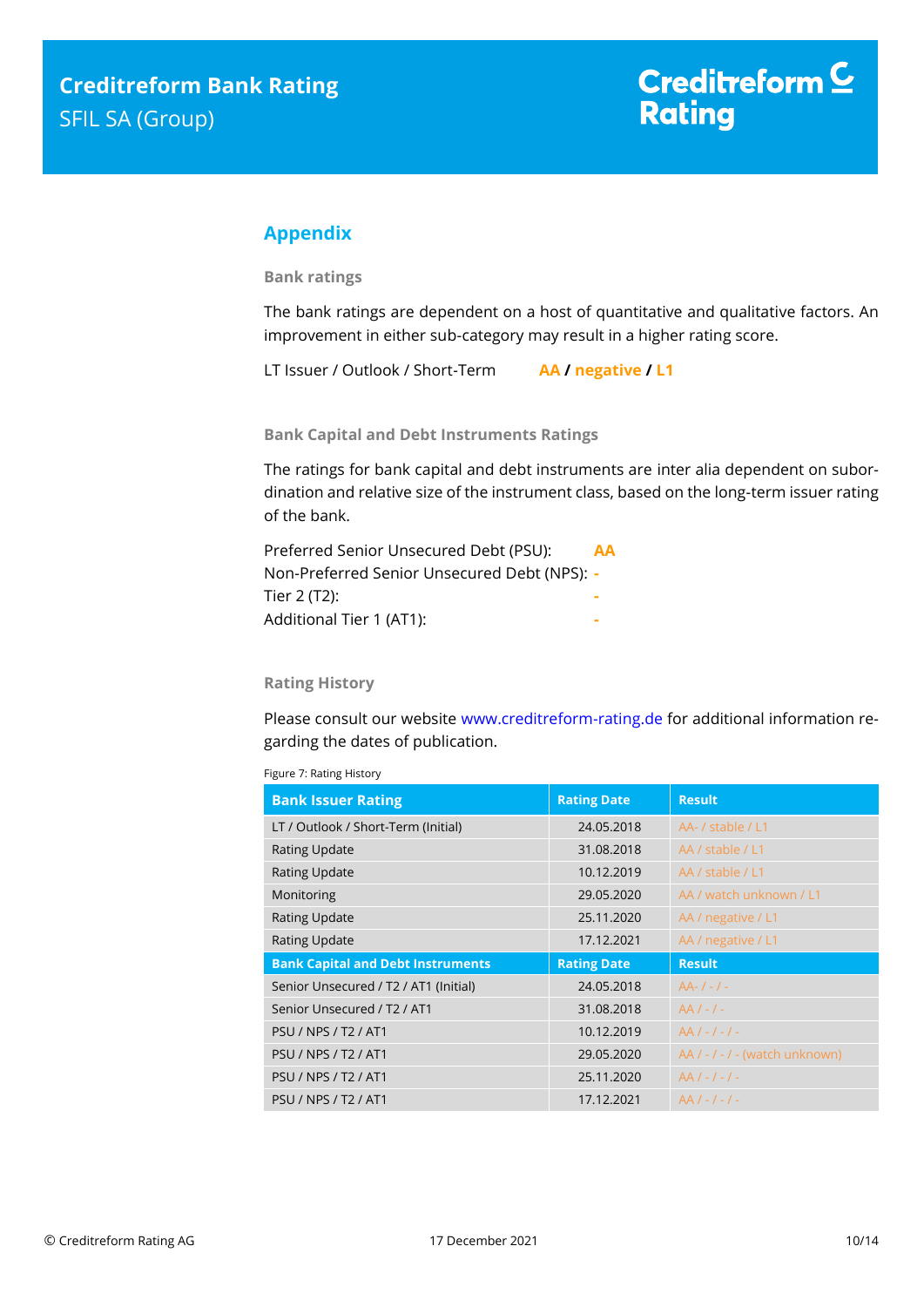#### **Regulatory**

Creditreform Rating AG was neither commissioned by the rating object nor by any other third party for the rating. The analysis took place on a voluntary basis by Creditreform Rating AG and is to be described in the regulatory sense as an unsolicited rating. The following scheme clarifies the level of participation of the rated entity (rating object):

| <b>Unsolicited Credit Rating</b>                       |    |
|--------------------------------------------------------|----|
| With Rated Entity or Related Third Party Participation | No |
| With Access to Internal Documents                      | No |
| With Access to Management                              | No |

The rating is based on publicly available information and internal evaluation methods for the rated bank. The quantitative analysis is based mainly on the latest annual accounts, interim reports, other investor relations information of the bank, and calculated key figures by eValueRate / CRA.

The information and documents processed met the requirements of the rating system of Creditreform Rating AG as published on the website www.creditreform-rating.de. The rating was carried out on the basis of the rating methodology for bank ratings as ( $v3.0$ ), the methodology for th[e rating of bank capital and unsecured debt instruments \(v2.0\),](https://www.creditreform-rating.de/en/about-us/regulatory-requirements.html?file=files/content/downloads/Externes%20Rating/Regulatorische%20Anforderungen/EN/Ratingmethodiken%20EN/Bank%20Capital%20and%20Unsecured%20Debt%20Instruments%20Methodology.pdf) the methodology for the rating of [Government-Related Banks \(v2.0\),](https://www.creditreform-rating.de/en/about-us/regulatory-requirements.html?file=files/content/downloads/Externes%20Rating/Regulatorische%20Anforderungen/EN/Ratingmethodiken%20EN/Sub-Methodology%20-%20Government-Related%20Banks.pdf) as well as the rating methodology for [Environmental, So](https://www.creditreform-rating.de/en/about-us/regulatory-requirements.html?file=files/content/downloads/Externes%20Rating/Regulatorische%20Anforderungen/EN/Ratingmethodiken%20EN/Rating%20Methodology%20ESG%20v1.0.pdf)[cial and Governance Score for Banks \(v1.0\)](https://www.creditreform-rating.de/en/about-us/regulatory-requirements.html?file=files/content/downloads/Externes%20Rating/Regulatorische%20Anforderungen/EN/Ratingmethodiken%20EN/Rating%20Methodology%20ESG%20v1.0.pdf) in conjunction with Creditreform's basic document [Rating Criteria and Definitions \(v1.3\).](https://www.creditreform-rating.de/en/about-us/regulatory-requirements.html?file=files/content/downloads/Externes%20Rating/Regulatorische%20Anforderungen/EN/Ratingmethodiken%20EN/CRAG%20Rating%20Criteria%20and%20Definitions.pdf)

The complete presentation of the rating methodologies used by Creditreform Rating AG and the basic document Rating Criteria and Definitions (v1.3) are published on our homepage:

#### <https://www.creditreform-rating.de/en/about-us/regulatory-requirements.html>

On 17 December 2021, the rating was presented by the analysts to the rating committee and adopted in a resolution.

The rating result was communicated to SFIL SA (Group), and the preliminary rating report was made available to the bank. There was no change in the rating score.

The rating is valid until withdrawal and is subject to monitoring from the rating date (see cover page). The rating will be comprehensively reviewed at least once every year. Within this period, the rating can be updated.

In 2011 Creditreform Rating AG was registered within the European Union according to EU Regulation 1060/2009 (CRA-Regulation). Based on the registration Creditreform Rating AG (CRA) is allowed to issue credit ratings within the EU and is bound to comply with the provisions of the CRA-Regulation.

Rating Endorsement Status: The rating of SFIL SA (Group) was not endorsed by Creditreform Rating AG from a third country as defined in Article 4 (3) of the CRA-Regulation.

#### **Conflict of Interests**

No conflicts of interest were identified during the rating process that might influence the analyses and judgements of the rating analysts involved or any other natural person whose services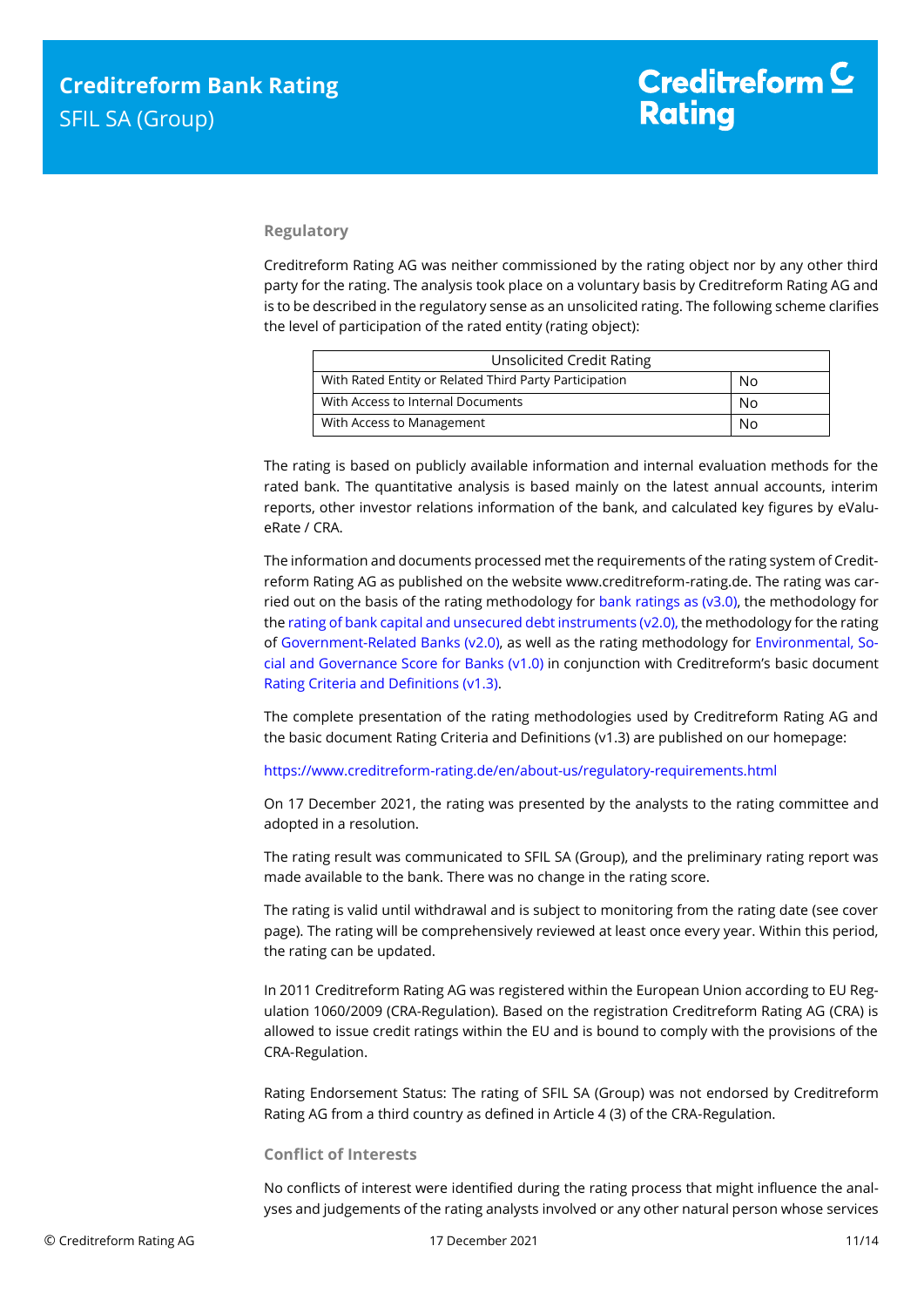are placed at the disposal or under the control of Creditreform Rating AG and who are directly involved in credit rating activities or approving credit ratings and rating outlooks.

In case of providing ancillary services to the rated entity, CRA will disclose all ancillary services in the credit rating report.

**Rules on the Presentation of Credit Ratings and Rating Outlooks**

The approval of credit ratings and rating outlooks follows our internal policies and procedures. In line with our policy "Rating Committee," all credit ratings and rating outlooks are approved by a rating committee based on the principle of unanimity.

To prepare this credit rating, CRA has used following substantially material sources:

- 1. Aggregated data base by eValueRate
- 2. Annual Report and interim reports
- 3. Investors relations information and other publications
- 4. Website of the rated bank
- 5. Public and internal market analyses
- 6. Internet research

There are no other attributes and limitations of the credit rating or rating outlook other than displayed on the CRA website. Furthermore CRA considers satisfactory the quality and extent of information available on the rated entity. In regard to the rated entity Creditreform Rating AG regarded available historical data as sufficient.

Between the disclosure of the credit rating to the rated entity and the public disclosure no amendments were made to the credit rating.

The "Basic data" information card indicates the principal methodology or version of methodology that was used in determining the rating, with a reference to its comprehensive description.

In case where the credit rating is based on more than one methodology or where reference only to the principal methodology might cause investors to overlook other important aspects of the credit rating, including any significant adjustments and deviations, Creditreform Rating AG explains this fact in the credit rating and indicates how the different methodologies or these other aspects are taken into account in the credit rating. This information is integrated in the credit rating report.

The meaning of each rating category, the definition of default or recovery and any appropriate risk warning, including a sensitivity analysis of the relevant key rating assumptions, such as mathematical or correlation assumptions, accompanied by worst-case scenario credit ratings as well as best-case scenario credit ratings are explained in mentioned methodologies and / or in the credit rating report.

The date at which the credit rating was released for distribution for the first time and when it was last updated including any rating outlooks is indicated clearly and prominently in the "Basic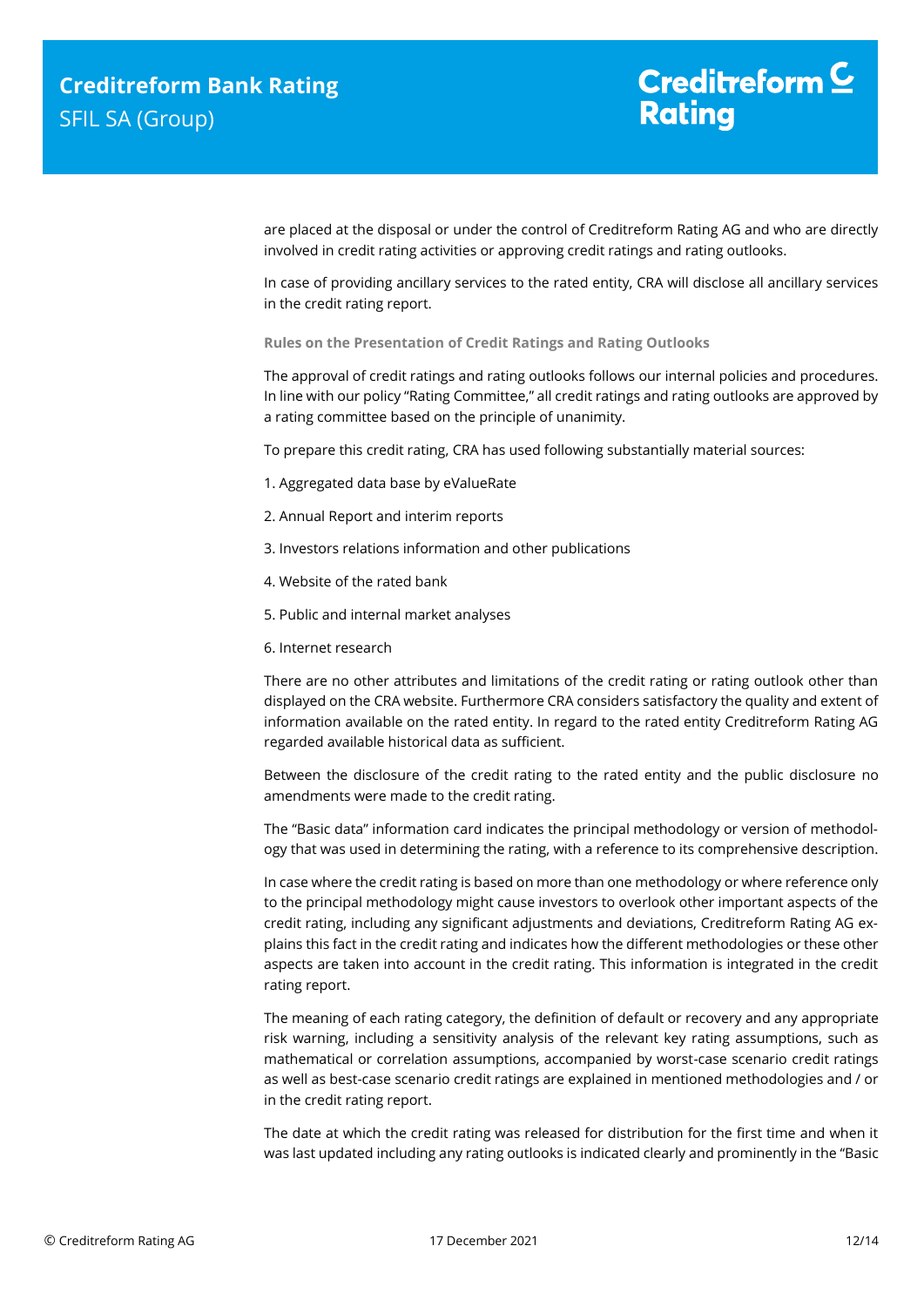data" card as a "Rating action"; first release is indicated as "initial rating", other updates are indicated as an "update", "upgrade or downgrade", "not rated", "confirmed", "selective default" or "default".

In the case of a rating outlook, the time horizon is provided during which a change in the credit rating is expected. This information is available within "Basic data" information card.

In accordance to Article 11 (2) EU-Regulation (EC) No 1060/2009 registered or certified credit rating agency shall make available in a central repository established by ESMA information on its historical performance data, including the ratings transition frequency, and information about credit ratings issued in the past and on their changes. Requested data are available at the ESMA website: https://cerep.esma.europa.eu/cerep-web/statistics/defaults.xhtml.

An explanatory statement of the meaning of Creditreform's default rates are available in the credit rating methodologies disclosed on the website.

#### **Disclaimer**

Any rating performed by Creditreform Rating AG is subject to the Creditreform Rating AG Code of Conduct which has been published on the web pages of Creditreform Rating AG. In this Code of Conduct, Creditreform Rating AG commits itself – systematically and with due diligence – to establish its independent and objective opinion as to the sustainability, risks and opportunities concerning the enterprise or the issue under review.

Future events are uncertain, and forecasts are necessarily based on assessments and assumptions. This rating is therefore no statement of fact, but an opinion. For this reason, Creditreform Rating AG cannot be held liable for the consequences of decisions made on the basis of any of their ratings. Neither should these ratings be construed as recommendations for investors, buyers or sellers. They should only be used by market participants (entrepreneurs, bankers, investors etc.) as one factor among others when arriving at corporate or investment decisions. Ratings are not meant to be used as substitutes for one's own research, inquiries and assessments.

We have assumed that the documents and information made available to us by the client are complete and accurate and that the copies provided to us represent the full and unchanged contents of the original documents. Creditreform Rating AG assumes no responsibility for the true and fair representation of the original information.

This report is protected by copyright. Any commercial use is prohibited without prior written permission from Creditreform Rating AG. Only the full report may be published in order to prevent distortion of the report's overall assessment. Excerpts may only be used with the express consent of Creditreform Rating AG. Publication of the report without the consent of Creditreform Rating AG is prohibited. Only ratings published on the Creditreform Rating AG web pages remain valid.

Creditreform Rating AG